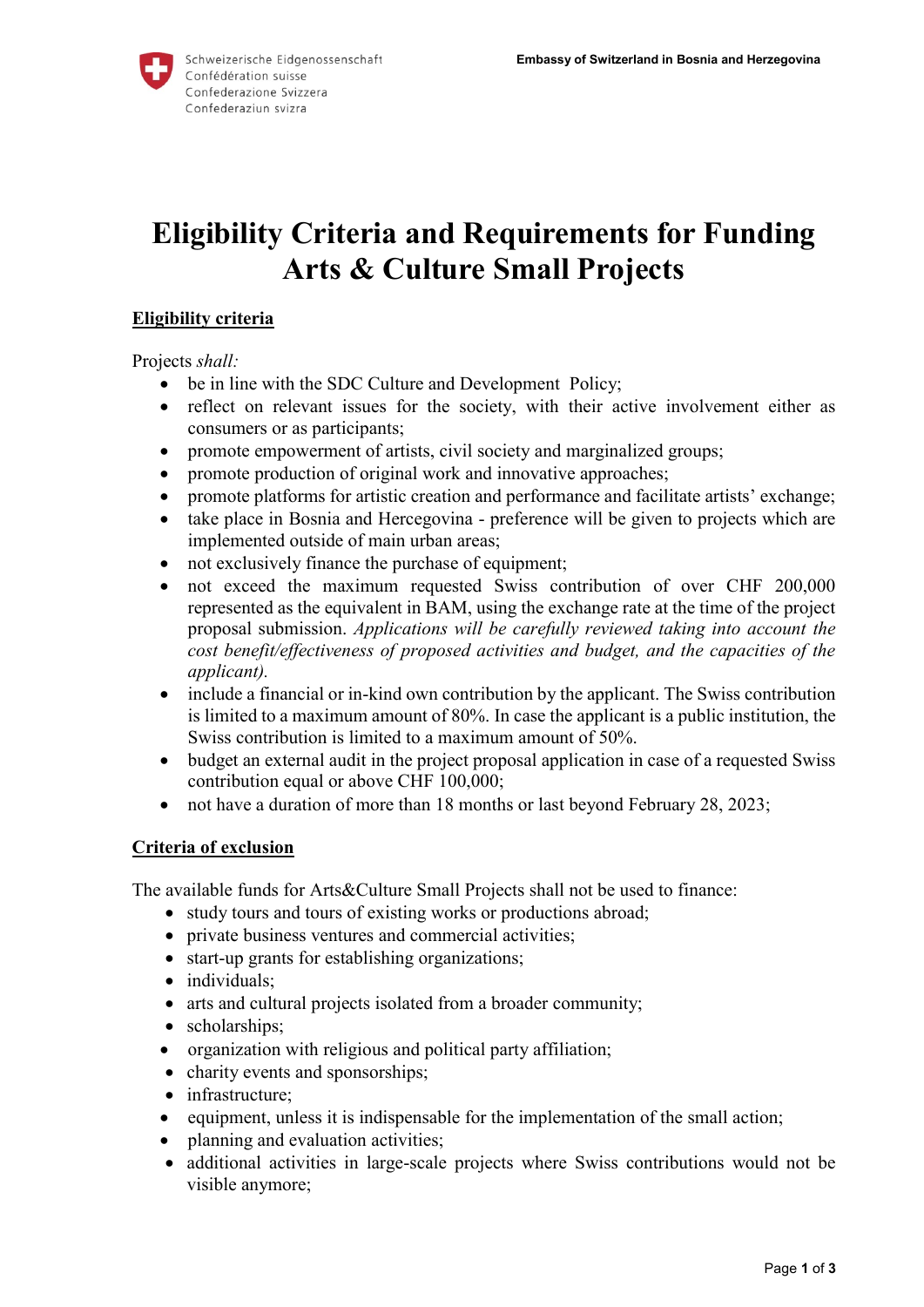- running costs of a public institution or governmental bodies, including salaries of public servants;
- a second phase of a previously implemented Arts&Culture Small Project.

# **Competence and reliability of the applying organisation**

The partner organisation *must*:

- be registered in BiH, have an adequate organisational structure and a sound financial record,
- provide a reference list for projects implemented over the past five years and indicate whether (and for what purpose) the organisations has received funds from the Swiss Government before,
- demonstrate that they have the knowledge and capacities to conduct the proposed activities.

Each applicant can receive funding only for one project in the current phase.

### **Selection criteria**

Projects *must*:

be developed in a participatory way and reflect a clear need among the selected target beneficiaries;

• provide quality information and describe the feasibility of proposed activities in the application (applicant's understanding of the problem to be addressed by the project, general description of the activities and the results to be achieved, and compatibility with the Swiss Cooperation Programme);

take into account the sustainability of results

Projects are *preferred, it they*:

take into consideration one or more of the following and clearly demonstrate how these will be applied: social inclusion, gender equality, youth support and good governance,

• promote and undertake capacity development as a way of improving performance at the individual, organizational, network and broader system levels, encouraging learning, empowering those involved to carry out their functions and to achieve their development objectives;

support the introduction or testing of new ideas and innovative approaches / provide opportunities;

explore new partnerships for possible future engagement as part of the Swiss Cooperation Program;

In order to ensure a swift and expedient evaluation, applicants are strongly advised to submit their applications and supporting documents in English. For projects equal or above CHF 50,000 this requirement is obligatory.

#### **Reporting**

Grant recipients need to submit an operational and financial report (based on provided templates) within 30 days after the end of the project activities. For projects with a Swiss contribution higher than CHF 50,000 organisations can be requested to submit an overview of expenses and remaining funds within the project implementation. The final report shall include operational and financial elements; they shall specifically respond to the expected results, as